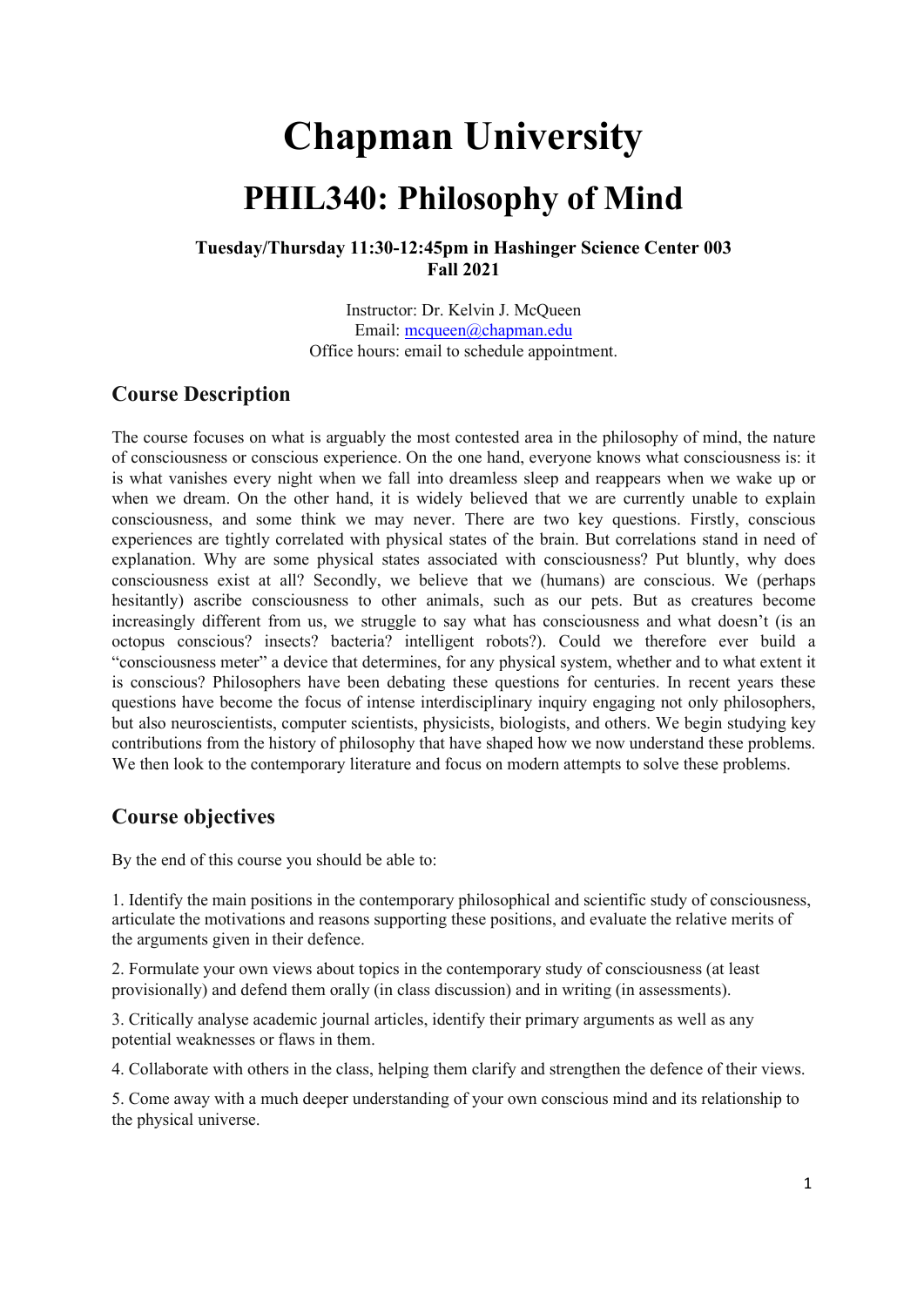## **Course Delivery**

Lectures are given every Tuesday and Thursday 11.30-12.45pm. The lectures are recorded. We will cover 14 topics, one for each week of class. You will find 14 corresponding modules on canvas. The Tuesday lecture will typically be a lecture on that week's topic. You will need to have read the assigned reading for that lecture beforehand. The Thursday lecture will typically involve discussion activities that enable you to discuss that week's topic in depth. Each week you will also contribute to discussion boards for a portion of your grade. The remainder of your assessment will require you to write papers, details below.

# **Assessment and grading**

### Participation.  $10\%$

You receive 10% simply for attending all lectures and participating constructively in discussions. You are allowed three unexcused absences. Every subsequent unexcused absence will cost 1%. Failure to participate in discussion activities will also cost 1% per activity.

### Weekly discussion board contributions. 25%

Beginning week 2, you will be required to make **at least two** discussion board contributions per week. Links to discussion boards are found in the Canvas modules. Each week, you will **(1) respond to a posted prompt** (try to do this early in the week) and then **(2) provide constructive feedback** on someone else's response to the prompt. You have until Saturday night at midnight each week to complete your two contributions. **Late contributions will not be graded**. **Missed contributions cannot be made up**.

### Short paper. **Due: Sunday 11.59pm October 17**. 25%

Write a philosophical paper on a topic from weeks 3-7. 500-700 words. Upload to Canvas before deadline.

### Long paper. **Due: Thursday 11.59pm December 16.** 40%

Write a philosophical paper on a topic from weeks  $8-14$  (A bibliography is necessary and must include at least 6 references including references to readings from multiple modules.) 1500-2500 words. Upload to Canvas before deadline.

In preparation for writing philosophical papers please read: <http://www.jimpryor.net/teaching/guidelines/writing.html>

The following is a helpful guide to general academic writing: <http://www.earlymoderntexts.com/assets/jfb/bengor.pdf>

General note: No late papers will be accepted without a doctor's signed medical excuse or without proof of some other serious emergency. If a student is going to miss a paper deadline, he/she must contact the instructor in advance to give a reason. Proof of the student's excuse is due asap.

Final grades will be assigned as follows:

|    | $93 - 100$ | $B+$ | $87 - 89$ |  | 77 - 79 | $D+$ | $67 - 69$ |
|----|------------|------|-----------|--|---------|------|-----------|
| А- | $90 - 92$  | B    | $83 - 86$ |  | 73 - 76 |      | $60 - 66$ |
|    |            | D-   | $80 - 82$ |  | 70 - 72 |      | $0 - 59$  |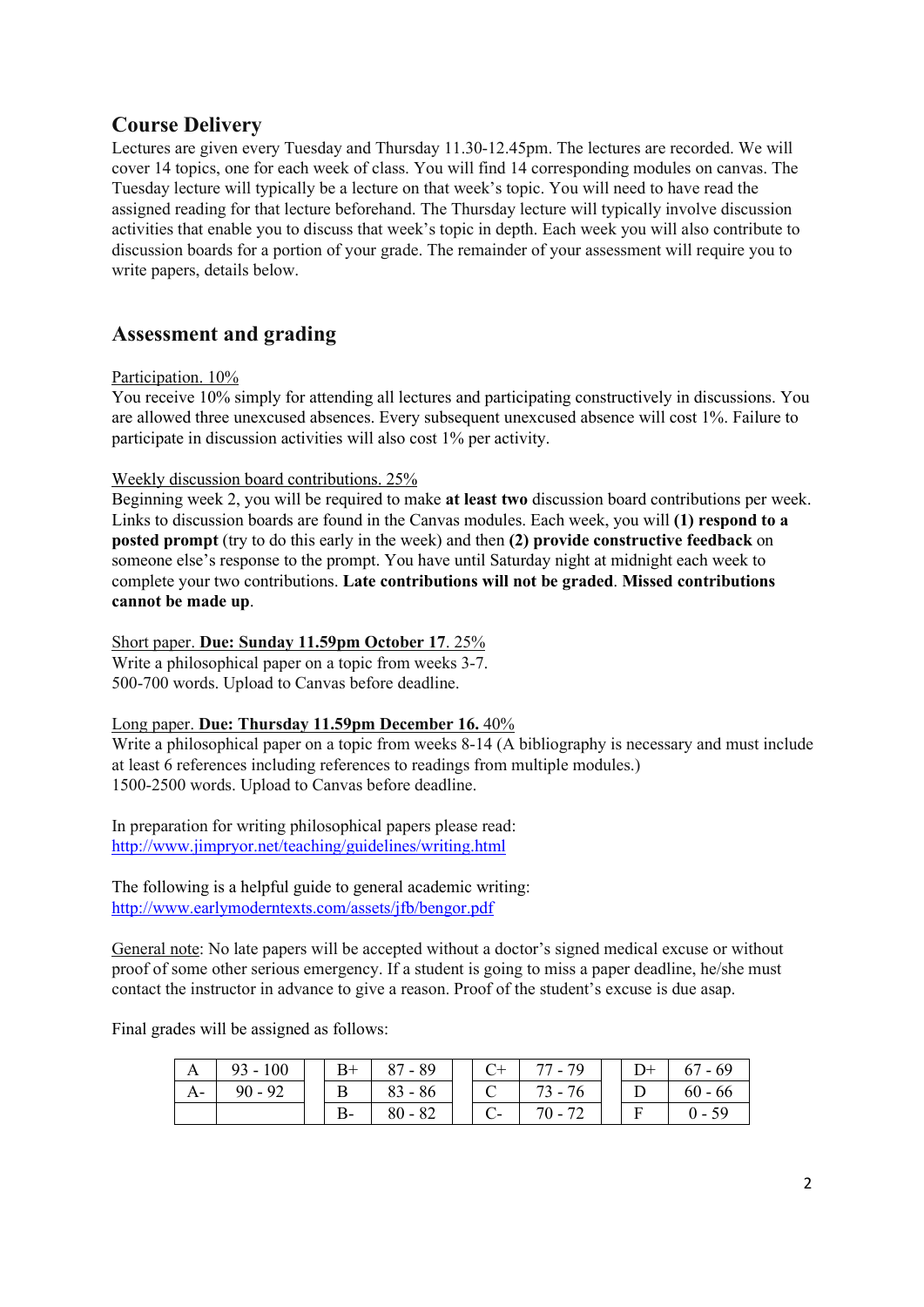# **Schedule and required readings**

Most required readings are linked to below. Unlinked and additional readings are on Canvas modules.

| Week                    | <b>Tuesday lecture</b>                             | <b>Thursday lecture</b>                     |  |  |  |  |  |  |
|-------------------------|----------------------------------------------------|---------------------------------------------|--|--|--|--|--|--|
| 1                       | August 31                                          | September 2                                 |  |  |  |  |  |  |
|                         | Topic: What is consciousness?                      | Topic: Historical background: Galileo.      |  |  |  |  |  |  |
|                         |                                                    | Required reading: Goff, 2017a               |  |  |  |  |  |  |
| $\overline{2}$          | September 7                                        | September 9                                 |  |  |  |  |  |  |
|                         | Topic: Historical background: Descartes.           | Topic: Historical background: Elizabeth.    |  |  |  |  |  |  |
|                         | Required reading: Descartes, 1641                  | Required reading: Elizabeth, 1643 [1-8]     |  |  |  |  |  |  |
|                         | [med. II and med. VI (par. 9 and par. $19 - 22$ )] |                                             |  |  |  |  |  |  |
| 3                       | September 14                                       | September 16                                |  |  |  |  |  |  |
|                         | Topic: What is it like to be a bat?                | Topic: What is it like to be a bat?         |  |  |  |  |  |  |
|                         | Required reading: Nagel, 1974 [435-445]            | Required reading: Nagel, 1974 [446-450]     |  |  |  |  |  |  |
| $\overline{\mathbf{4}}$ | September 21                                       | September 23                                |  |  |  |  |  |  |
|                         | Topic: The knowledge argument.                     | Topic: The knowledge argument.              |  |  |  |  |  |  |
|                         | Required reading: Jackson, 1982 [127-132]          | Required reading: Jackson, 1982 [133-136]   |  |  |  |  |  |  |
| 5                       | September 28                                       | September 30                                |  |  |  |  |  |  |
|                         | Topic: The hard problem of consciousness.          | Topic: The hard problem of consciousness.   |  |  |  |  |  |  |
|                         | Required reading: Chalmers, 2010 [sec. 1-3]        | Required reading: Chalmers, 2010 [sec. 4-5] |  |  |  |  |  |  |
| 6                       | October 5                                          | October 7                                   |  |  |  |  |  |  |
|                         | Topic: Panpsychism.                                | Topic: Panpsychism.                         |  |  |  |  |  |  |
|                         | Required reading: Chalmers, 2010 [sec. 6-10]       | Required reading: Goff, 2017b               |  |  |  |  |  |  |
| $\overline{7}$          | October 12                                         | October 14                                  |  |  |  |  |  |  |
|                         | Topic: Representationalism                         | Topic: Objections to Representationalism.   |  |  |  |  |  |  |
|                         | Required reading: Jackson, 2003 [9-26]             | Required reading: Alter, 2007.              |  |  |  |  |  |  |
| 8                       | October 19                                         | October 21                                  |  |  |  |  |  |  |
|                         | Topic: Integrated information theory.              | Topic: Integrated information theory.       |  |  |  |  |  |  |
|                         | Required reading: Mørch, 2017                      | Required reading: Tononi, 2008 [216-219]    |  |  |  |  |  |  |
| 9                       | October 26                                         | October 28                                  |  |  |  |  |  |  |
|                         | Topic: Objections to IIT.                          | Topic: Objections to IIT.                   |  |  |  |  |  |  |
|                         | Required reading: Pautz, 2019 [188-200]            | Required reading: Pautz, 2019 [200-212]     |  |  |  |  |  |  |
| 10                      | November 2                                         | November 4                                  |  |  |  |  |  |  |
|                         | Topic: Perceptual filling-in                       | Topic: Perceptual filling-in                |  |  |  |  |  |  |
|                         | Required reading: Hopkins and McQueen              | Required reading: Hopkins and McQueen       |  |  |  |  |  |  |
| 11                      | November 9                                         | November 11                                 |  |  |  |  |  |  |
|                         | Topic: Illusionism                                 | Topic: Illusionism                          |  |  |  |  |  |  |
|                         | Required reading: Frankish, 2016 [11-29]           | Required reading: Frankish, 2016 [30-39]    |  |  |  |  |  |  |
| 12                      | November 16                                        | November 18                                 |  |  |  |  |  |  |
|                         | Topic: Illusionist IIT.                            | Topic: Illusionist IIT.                     |  |  |  |  |  |  |
|                         | Required reading: McQueen, 2019 [141-162]          | Required reading: McQueen, 2019 [162-167]   |  |  |  |  |  |  |
|                         | <b>Thanksgiving Break November 22-27</b>           |                                             |  |  |  |  |  |  |
| 13                      | November 30                                        | December 2                                  |  |  |  |  |  |  |
|                         | Topic: Consciousness and quantum                   | Topic: Consciousness and quantum mechanics  |  |  |  |  |  |  |
|                         | mechanics                                          | Required reading: Chalmers and McQueen,     |  |  |  |  |  |  |
|                         | Required reading: Chalmers and McQueen,            | $2020$ [sec. 8-9]                           |  |  |  |  |  |  |
|                         | $2020$ [sec. 1]                                    |                                             |  |  |  |  |  |  |
| 14                      | December 7                                         | December 9                                  |  |  |  |  |  |  |
|                         | Topic: TBA                                         | Topic: TBA                                  |  |  |  |  |  |  |
|                         | Required reading:                                  | Required reading:                           |  |  |  |  |  |  |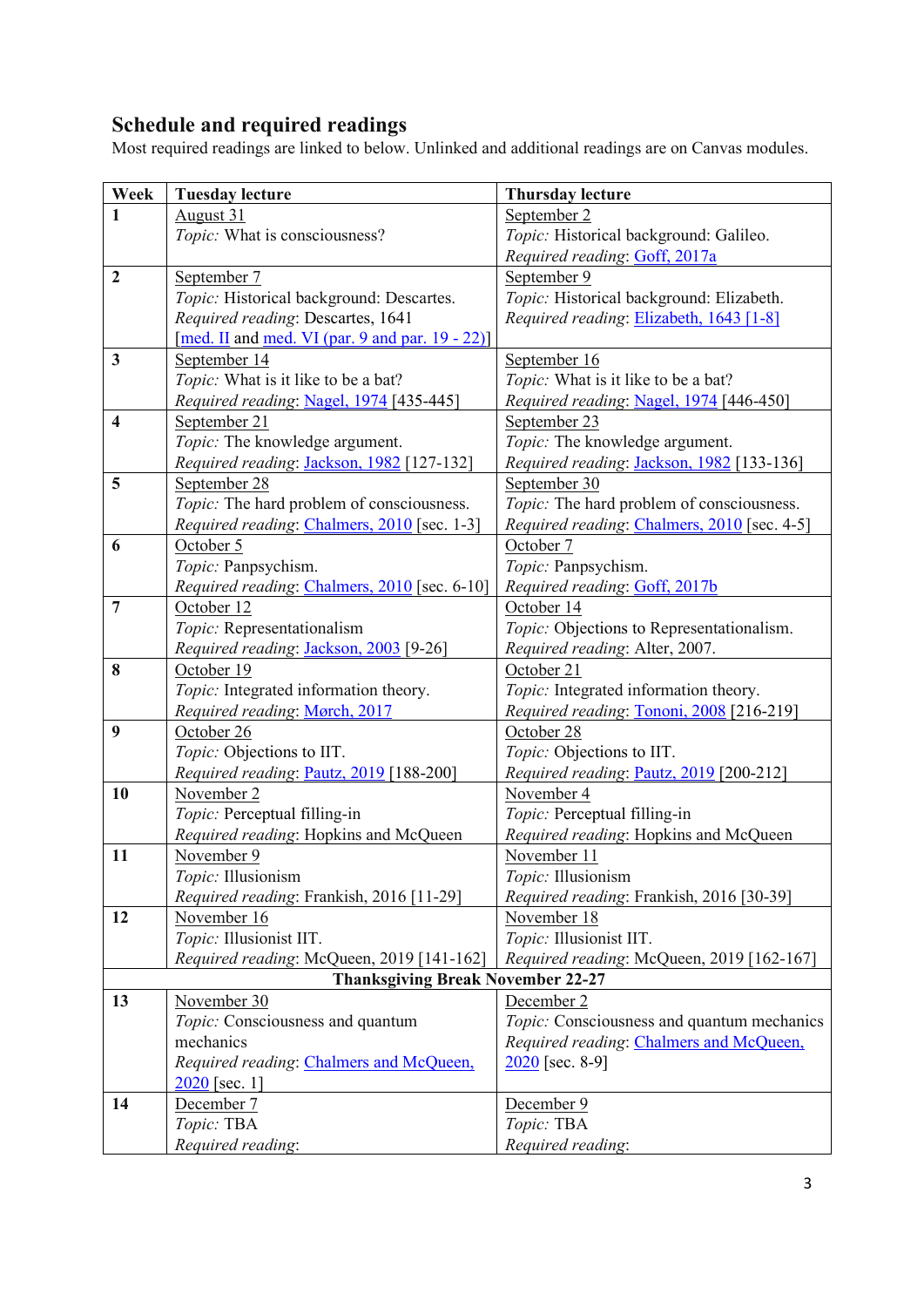### **No electronic device policy**

Due to their [detrimental effect on learning,](http://www.sciencedirect.com/science/article/pii/S0360131512002254) laptops, tablets, and similar devices are not permitted during class. Failure to comply may result in the loss of participation grades. If special circumstances require the use of such devices at some point during the semester, you must clear this with me in advance and provide the relevant documentation.

### **Mask Policy**

As of 8/31/2021 face coverings are required for faculty, staff and students in all indoor facilities unless alone in a private office with the door closed, or while actively eating or drinking. Until this policy changes, an approved accommodation is required to not wear a face covering during class.

### **Syllabus Change Policy and Course Schedule**

Except for changes that substantially affect implementation of the evaluation (grading) statement, the above syllabus is a guide for the course and is subject to change with advance notice. Most of our time in class will be spent working through the readings. The rate at which we move through the readings will largely depend on the progress of our in-class discussion. The above is therefore a guide only.

### **Lectures are Recorded**

Software will be used to record live class discussions. As a student in this class, your participation in live class discussions will be recorded to assist those who cannot attend the live session, or to serve as a resource for those who would like to review content that was presented. These recordings will be made available only to students who are enrolled in the class, and only during the period in which the course is offered. All recordings will become unavailable to students in the class shortly after the course ends. Students who prefer to participate via audio only will be allowed to disable their video camera so only audio will be captured. Please discuss this option with your instructor.

### **Academic Integrity Principle Statement**

Chapman University is a community of scholars that emphasizes the mutual responsibility of all members to seek knowledge honestly and in good faith. Students are responsible for doing their own work, and academic dishonesty of any kind will be subject to sanction by the instructor/administrator and referral to the University's Academic Integrity Committee, which may impose additional sanctions up to and including expulsion. For further information see: [chapman.edu/academics/academic](http://www.chapman.edu/academics/academic-integrity/)[integrity/](http://www.chapman.edu/academics/academic-integrity/)

### **Students with Disabilities**

In compliance with ADA guidelines, students who have any condition, either permanent or temporary, that might affect their ability to perform in this class should inform the instructor at the beginning of the term. The University no longer makes the initial contact with professors--the student does. The University will determine what accommodations are suitable based on documentation and individual student needs, and students will email this information, in pdf form, to their teachers. Contact Ms. Andrea Tedford, the Counselling & Disability Services coordinator, at atedford@chapman.edu or 714- 516-4520 (410 N. Glassell St.). The Disability Services Specialist, Mr. Jason Alexander, will then work with faculty members, who are asked to provide appropriate accommodations for these students. The granting of any accommodation will not be retroactive and cannot jeopardize the academic standards or integrity of the course.

### **Philosophy Program Learning Outcomes (PLO's)**

PLO1: Writing

Ability to state and support a thesis, apply knowledge of critical reasoning, accurately interpret philosophic sources, and clearly communicate a balanced account in writing. PLO2: Critical Reasoning